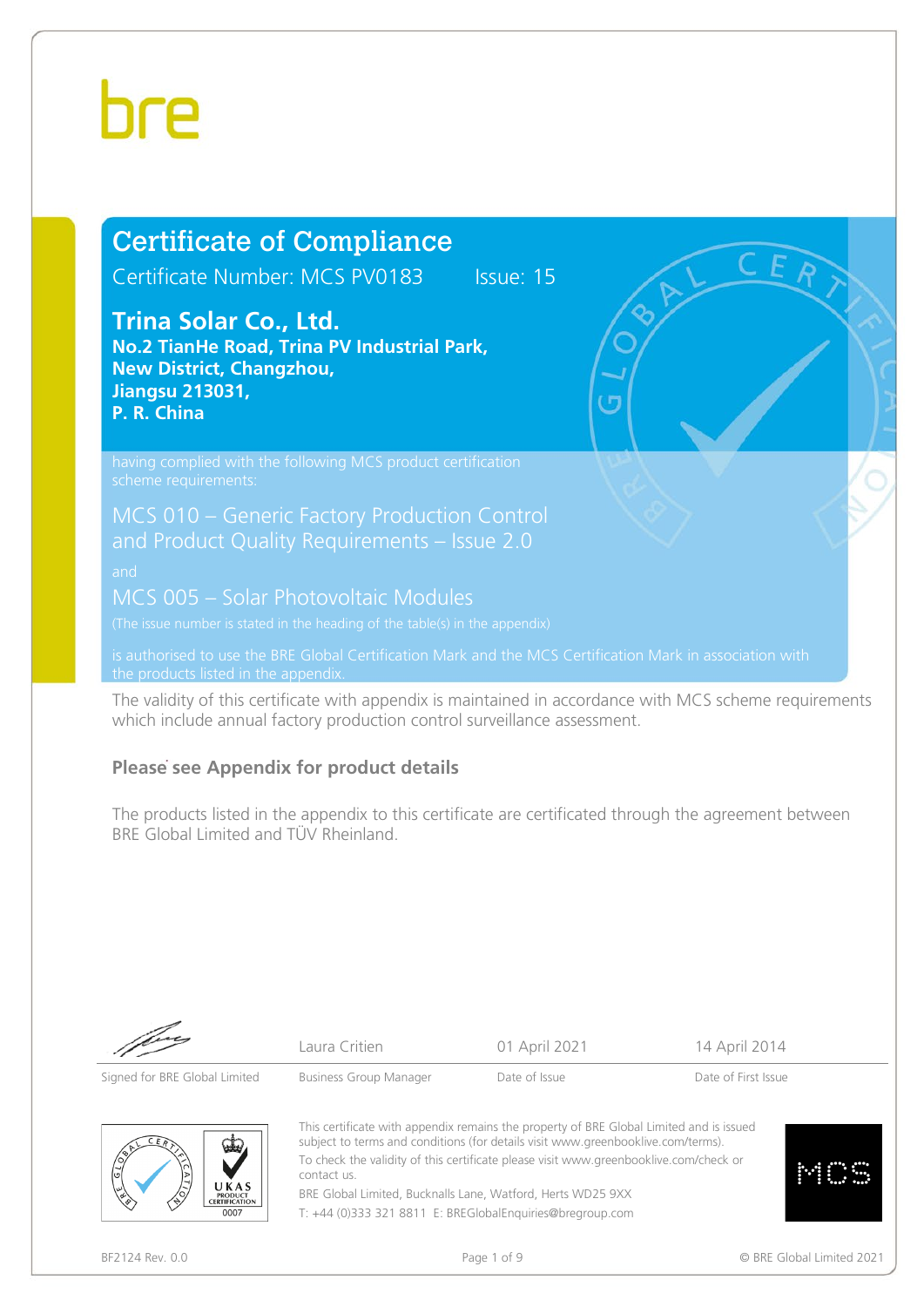### Appendix to Certificate No: MCS PV0183 Issue: 15 **Trina Solar Co., Ltd.**

#### **Products**

### **MCS 005 – Solar Photovoltaic Modules – Issue 3.1**

| <b>Model</b>                     | <b>Description</b>     | <b>Reference No.</b> |
|----------------------------------|------------------------|----------------------|
| TSM-285PE06H 1698x1004x35        | Polycrystalline Module | MCS PV0183/1682      |
| TSM-290PE06H 1698x1004x35        | Polycrystalline Module | MCS PV0183/1683      |
| TSM-295PE06H 1698x1004x35        | Polycrystalline Module | MCS PV0183/1684      |
| TSM-340PE15H 2024x1004x40        | Polycrystalline Module | MCS PV0183/1685      |
| TSM-345PE15H 2024x1004x40        | Polycrystalline Module | MCS PV0183/1686      |
| TSM-350PE15H 2024x1004x40        | Polycrystalline Module | MCS PV0183/1687      |
| TSM-340PE15H 2024x1004x35        | Polycrystalline Module | MCS PV0183/1688      |
| TSM-345PE15H 2024x1004x35        | Polycrystalline Module | MCS PV0183/1689      |
| TSM-350PE15H 2024x1004x35        | Polycrystalline Module | MCS PV0183/1690      |
| TSM-340PE15H 2008x1002x40        | Polycrystalline Module | MCS PV0183/1691      |
| TSM-345PE15H 2008x1002x40        | Polycrystalline Module | MCS PV0183/1692      |
| TSM-350PE15H 2008x1002x40        | Polycrystalline Module | MCS PV0183/1693      |
| TSM-340PE15H 2008x1002x35        | Polycrystalline Module | MCS PV0183/1694      |
| TSM-345PE15H 2008x1002x35        | Polycrystalline Module | MCS PV0183/1695      |
| TSM-350PE15H 2008x1002x35        | Polycrystalline Module | MCS PV0183/1696      |
| TSM-325DE06M(II) 1698x1004x35    | Monocrystalline Module | MCS PV0183/1697      |
| TSM-330DE06M(II) 1698x1004x35    | Monocrystalline Module | MCS PV0183/1698      |
| TSM-335DE06M(II) 1698x1004x35    | Monocrystalline Module | MCS PV0183/1699      |
| TSM-325DE06M.08(II) 1698x1004x35 | Monocrystalline Module | MCS PV0183/1700      |
| TSM-330DE06M.08(II) 1698x1004x35 | Monocrystalline Module | MCS PV0183/1701      |
| TSM-335DE06M.08(II) 1698x1004x35 | Monocrystalline Module | MCS PV0183/1702      |

Laura Critien **14 April 2014** 01 April 2021 14 April 2014

Signed for BRE Global Limited Business Group Manager Date of Issue Date of Pirst Issue



This certificate with appendix remains the property of BRE Global Limited and is issued subject to terms and conditions (for details visi[t www.greenbooklive.com/terms\).](http://www.greenbooklive.com/terms) To check the validity of this certificate please visi[t www.greenbooklive.com/check](http://www.greenbooklive.com/check) or contact us.

BRE Global Limited, Bucknalls Lane, Watford, Herts WD25 9XX T: +44 (0)333 321 8811 E: BREGlobalEnquiries@bregroup.com



BF2124 Rev. 0.0 **Details and Secure 2021** Page 2 of 9 **Page 2 of 9 COVID-100 Page 2 of 9 COVID-100 Page 2 of 9 COVID-100 Page 2 of 9 COVID-100 Page 2 of 9 COVID-100 Page 2 of 9 COVID-100 Page 2 of 9 COVID-100 Page 2 Of 9 C**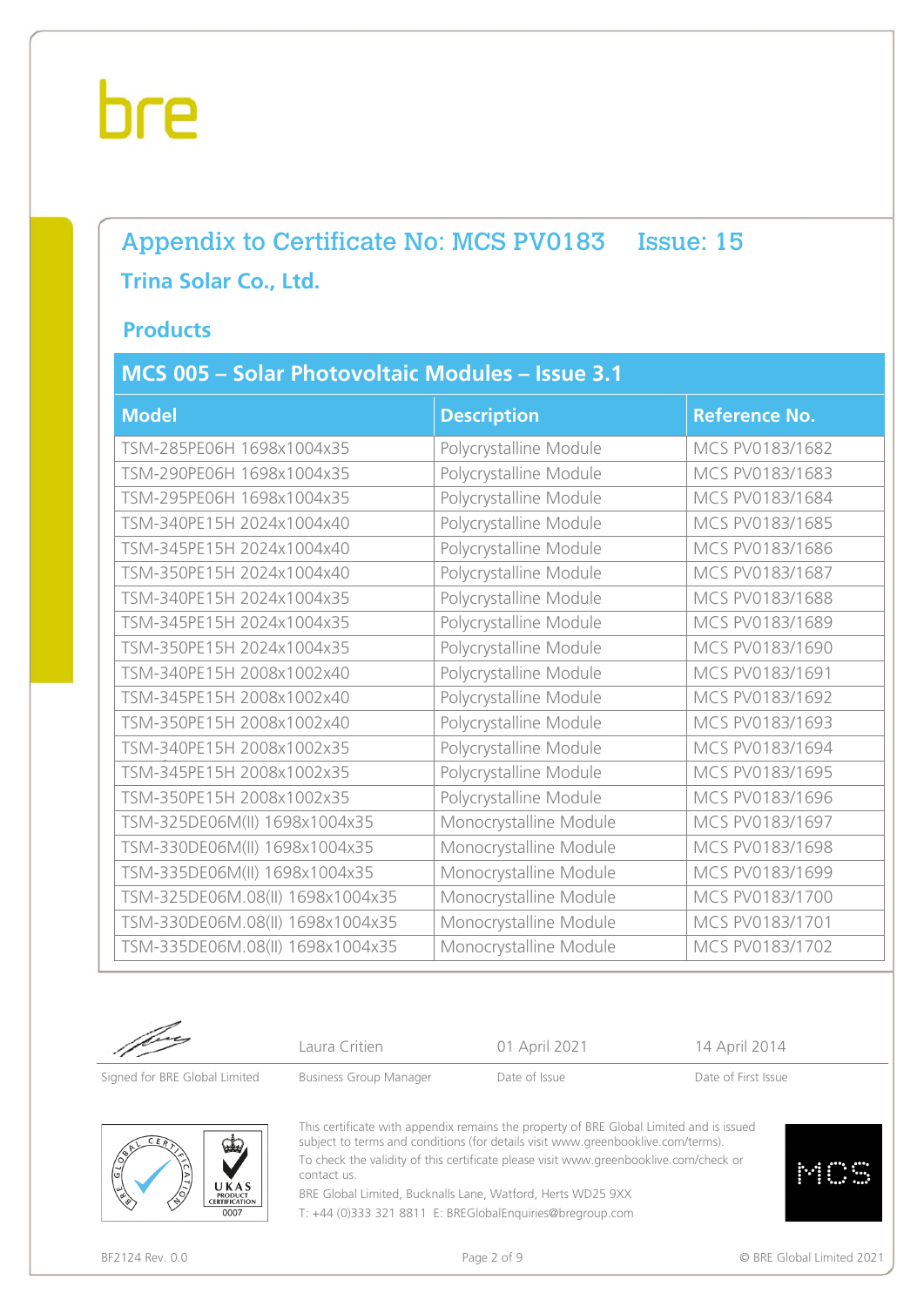## Appendix to Certificate No: MCS PV0183 Issue: 15 **Trina Solar Co., Ltd.**

#### **MCS 005 – Solar Photovoltaic Modules – Issue 3.1**

| <b>Model</b>                     | <b>Description</b>     | <b>Reference No.</b> |
|----------------------------------|------------------------|----------------------|
| TSM-315DD06M.05(II) 1698x1004x35 | Monocrystalline Module | MCS PV0183/1703      |
| TSM-320DD06M.05(II) 1698x1004x35 | Monocrystalline Module | MCS PV0183/1704      |
| TSM-325DD06M.05(II) 1698x1004x35 | Monocrystalline Module | MCS PV0183/1705      |
| TSM-330DD06M.05(II) 1698x1004x35 | Monocrystalline Module | MCS PV0183/1706      |
| TSM-335DD06M.05(II) 1698x1004x35 | Monocrystalline Module | MCS PV0183/1707      |
| TSM-390DE15H(II) 2024x1004x40    | Monocrystalline Module | MCS PV0183/1708      |
| TSM-395DE15H(II) 2024x1004x40    | Monocrystalline Module | MCS PV0183/1709      |
| TSM-400DE15H(II) 2024x1004x40    | Monocrystalline Module | MCS PV0183/1710      |
| TSM-405DE15H(II) 2024x1004x40    | Monocrystalline Module | MCS PV0183/1711      |
| TSM-390DE15H(II) 2024x1004x35    | Monocrystalline Module | MCS PV0183/1712      |
| TSM-395DE15H(II) 2024x1004x35    | Monocrystalline Module | MCS PV0183/1713      |
| TSM-400DE15H(II) 2024x1004x35    | Monocrystalline Module | MCS PV0183/1714      |
| TSM-405DE15H(II) 2024x1004x35    | Monocrystalline Module | MCS PV0183/1715      |
| TSM-390DE15H(II) 2008x1002x40    | Monocrystalline Module | MCS PV0183/1716      |
| TSM-395DE15H(II) 2008x1002x40    | Monocrystalline Module | MCS PV0183/1717      |
| TSM-400DE15H(II) 2008x1002x40    | Monocrystalline Module | MCS PV0183/1718      |
| TSM-405DE15H(II) 2008x1002x40    | Monocrystalline Module | MCS PV0183/1719      |
| TSM-390DE15H(II) 2008x1002x35    | Monocrystalline Module | MCS PV0183/1720      |
| TSM-395DE15H(II) 2008x1002x35    | Monocrystalline Module | MCS PV0183/1721      |
| TSM-400DE15H(II) 2008x1002x35    | Monocrystalline Module | MCS PV0183/1722      |
| TSM-405DE15H(II) 2008x1002x35    | Monocrystalline Module | MCS PV0183/1723      |
| TSM-390DE15M(II) 2024x1004x40    | Monocrystalline Module | MCS PV0183/1724      |

Laura Critien **14 April 2014** 01 April 2021 14 April 2014

Signed for BRE Global Limited Business Group Manager Date of Issue Date of Pirst Issue



This certificate with appendix remains the property of BRE Global Limited and is issued subject to terms and conditions (for details visi[t www.greenbooklive.com/terms\).](http://www.greenbooklive.com/terms) To check the validity of this certificate please visi[t www.greenbooklive.com/check](http://www.greenbooklive.com/check) or contact us.

BRE Global Limited, Bucknalls Lane, Watford, Herts WD25 9XX T: +44 (0)333 321 8811 E: BREGlobalEnquiries@bregroup.com



BF2124 Rev. 0.0 **Details and Secure 2021** Page 3 of 9 **Page 3 of 9 COVID-100 Page 3 of 9 COVID-100 Page 3 of 9 COVID-100 Page 3 of 9 COVID-100 Page 3 of 9 COVID-100 Page 3 of 9 COVID-100 Page 3 of 9 COVID-100 Page 3 Of 9 C**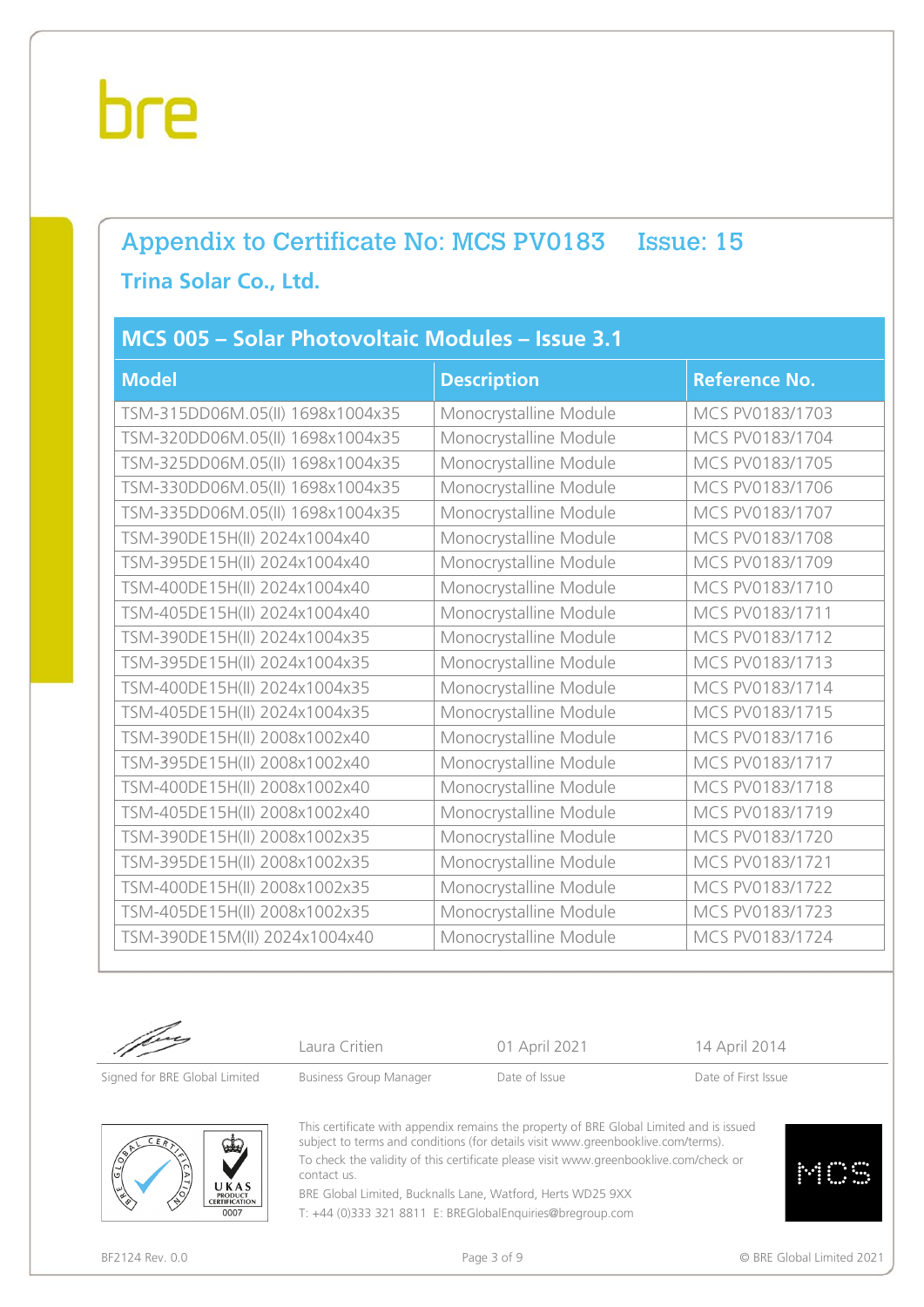## Appendix to Certificate No: MCS PV0183 Issue: 15 **Trina Solar Co., Ltd.**

#### **MCS 005 – Solar Photovoltaic Modules – Issue 3.1**

| <b>Model</b>                  | <b>Description</b>     | <b>Reference No.</b> |
|-------------------------------|------------------------|----------------------|
| TSM-395DE15M(II) 2024x1004x40 | Monocrystalline Module | MCS PV0183/1725      |
| TSM-400DE15M(II) 2024x1004x40 | Monocrystalline Module | MCS PV0183/1726      |
| TSM-405DE15M(II) 2024x1004x40 | Monocrystalline Module | MCS PV0183/1727      |
| TSM-410DE15M(II) 2024x1004x40 | Monocrystalline Module | MCS PV0183/1728      |
| TSM-390DE15M(II) 2024x1004x35 | Monocrystalline Module | MCS PV0183/1729      |
| TSM-395DE15M(II) 2024x1004x35 | Monocrystalline Module | MCS PV0183/1730      |
| TSM-400DE15M(II) 2024x1004x35 | Monocrystalline Module | MCS PV0183/1731      |
| TSM-405DE15M(II) 2024x1004x35 | Monocrystalline Module | MCS PV0183/1732      |
| TSM-410DE15M(II) 2024x1004x35 | Monocrystalline Module | MCS PV0183/1733      |
| TSM-390DE15M(II) 2008x1002x40 | Monocrystalline Module | MCS PV0183/1734      |
| TSM-395DE15M(II) 2008x1002x40 | Monocrystalline Module | MCS PV0183/1735      |
| TSM-400DE15M(II) 2008x1002x40 | Monocrystalline Module | MCS PV0183/1736      |
| TSM-405DE15M(II) 2008x1002x40 | Monocrystalline Module | MCS PV0183/1737      |
| TSM-410DE15M(II) 2008x1002x40 | Monocrystalline Module | MCS PV0183/1738      |
| TSM-390DE15M(II) 2008x1002x35 | Monocrystalline Module | MCS PV0183/1739      |
| TSM-395DE15M(II) 2008x1002x35 | Monocrystalline Module | MCS PV0183/1740      |
| TSM-400DE15M(II) 2008x1002x35 | Monocrystalline Module | MCS PV0183/1741      |
| TSM-405DE15M(II) 2008x1002x35 | Monocrystalline Module | MCS PV0183/1742      |
| TSM-410DE15M(II) 2008x1002x35 | Monocrystalline Module | MCS PV0183/1743      |
| TSM-285PE06H 1690x996x35      | Polycrystalline Module | MCS PV0183/1744      |
| TSM-290PE06H 1690x996x35      | Polycrystalline Module | MCS PV0183/1745      |
| TSM-295PE06H 1690x996x35      | Polycrystalline Module | MCS PV0183/1746      |

Laura Critien **14 April 2014** 01 April 2021 14 April 2014

Signed for BRE Global Limited Business Group Manager Date of Issue Date of Pirst Issue



This certificate with appendix remains the property of BRE Global Limited and is issued subject to terms and conditions (for details visi[t www.greenbooklive.com/terms\).](http://www.greenbooklive.com/terms) To check the validity of this certificate please visi[t www.greenbooklive.com/check](http://www.greenbooklive.com/check) or contact us.

BRE Global Limited, Bucknalls Lane, Watford, Herts WD25 9XX T: +44 (0)333 321 8811 E: BREGlobalEnquiries@bregroup.com

BF2124 Rev. 0.0 **Page 4 of 9 Page 4 of 9 CIT** BF2124 Rev. 0.0 **CIT** BF2124 Rev. 0.0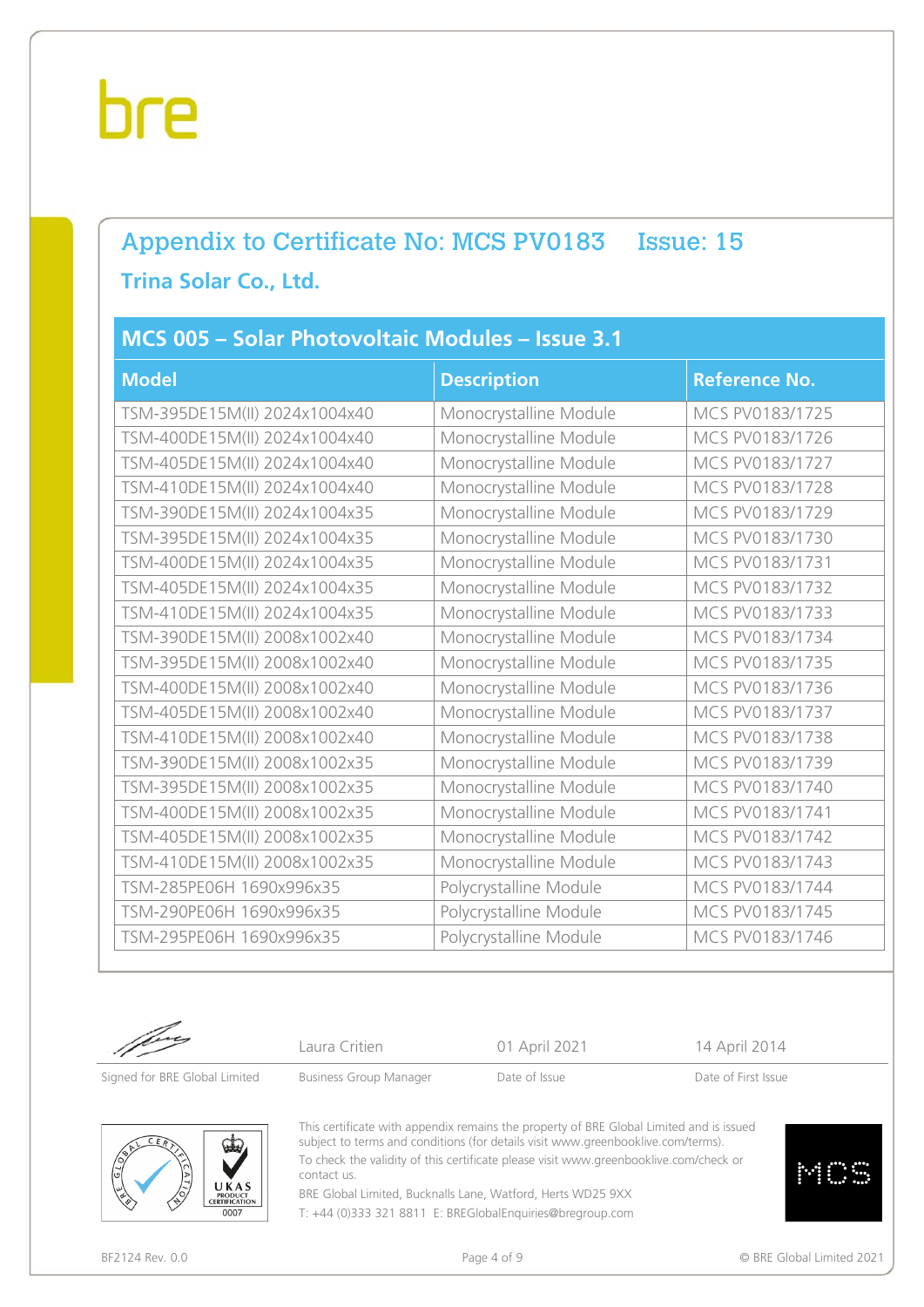## Appendix to Certificate No: MCS PV0183 Issue: 15 **Trina Solar Co., Ltd.**

#### **MCS 005 – Solar Photovoltaic Modules – Issue 3.1**

| <b>Model</b>                     | <b>Description</b>     | <b>Reference No.</b> |
|----------------------------------|------------------------|----------------------|
| TSM-340DE06M(II) 1698x1004x35    | Monocrystalline Module | MCS PV0183/1747      |
| TSM-335DE06M(II) 1690x996x35     | Monocrystalline Module | MCS PV0183/1748      |
| TSM-340DE06M(II) 1690x996x35     | Monocrystalline Module | MCS PV0183/1749      |
| TSM-340DE06M.08(II) 1698x1004x35 | Monocrystalline Module | MCS PV0183/1750      |
| TSM-330DE06M.08(II) 1690x996x35  | Monocrystalline Module | MCS PV0183/1751      |
| TSM-335DE06M.08(II) 1690x996x35  | Monocrystalline Module | MCS PV0183/1752      |
| TSM-340DE06M.08(II) 1690x996x35  | Monocrystalline Module | MCS PV0183/1753      |
| TSM-320DD06M.05(II) 1690x996x35  | Monocrystalline Module | MCS PV0183/1754      |
| TSM-325DD06M.05(II) 1690x996x35  | Monocrystalline Module | MCS PV0183/1755      |
| TSM-330DD06M.05(II) 1690x996x35  | Monocrystalline Module | MCS PV0183/1756      |
| TSM-355DE08M(II) 1763x1040x40    | Monocrystalline Module | MCS PV0183/1757      |
| TSM-360DE08M(II) 1763x1040x40    | Monocrystalline Module | MCS PV0183/1758      |
| TSM-365DE08M(II) 1763x1040x40    | Monocrystalline Module | MCS PV0183/1759      |
| TSM-370DE08M(II) 1763x1040x40    | Monocrystalline Module | MCS PV0183/1760      |
| TSM-355DE08M(II) 1763x1040x35    | Monocrystalline Module | MCS PV0183/1761      |
| TSM-360DE08M(II) 1763x1040x35    | Monocrystalline Module | MCS PV0183/1762      |
| TSM-365DE08M(II) 1763x1040x35    | Monocrystalline Module | MCS PV0183/1763      |
| TSM-370DE08M(II) 1763x1040x35    | Monocrystalline Module | MCS PV0183/1764      |
| TSM-355DE08M.08(II) 1763x1040x40 | Monocrystalline Module | MCS PV0183/1765      |
| TSM-360DE08M.08(II) 1763x1040x40 | Monocrystalline Module | MCS PV0183/1766      |
| TSM-365DE08M.08(II) 1763x1040x40 | Monocrystalline Module | MCS PV0183/1767      |
| TSM-370DE08M.08(II) 1763x1040x40 | Monocrystalline Module | MCS PV0183/1768      |

Laura Critien **14 April 2014** 01 April 2021 14 April 2014

Signed for BRE Global Limited Business Group Manager Date of Issue Date of Pirst Issue



This certificate with appendix remains the property of BRE Global Limited and is issued subject to terms and conditions (for details visi[t www.greenbooklive.com/terms\).](http://www.greenbooklive.com/terms) To check the validity of this certificate please visi[t www.greenbooklive.com/check](http://www.greenbooklive.com/check) or contact us.

BRE Global Limited, Bucknalls Lane, Watford, Herts WD25 9XX T: +44 (0)333 321 8811 E: BREGlobalEnquiries@bregroup.com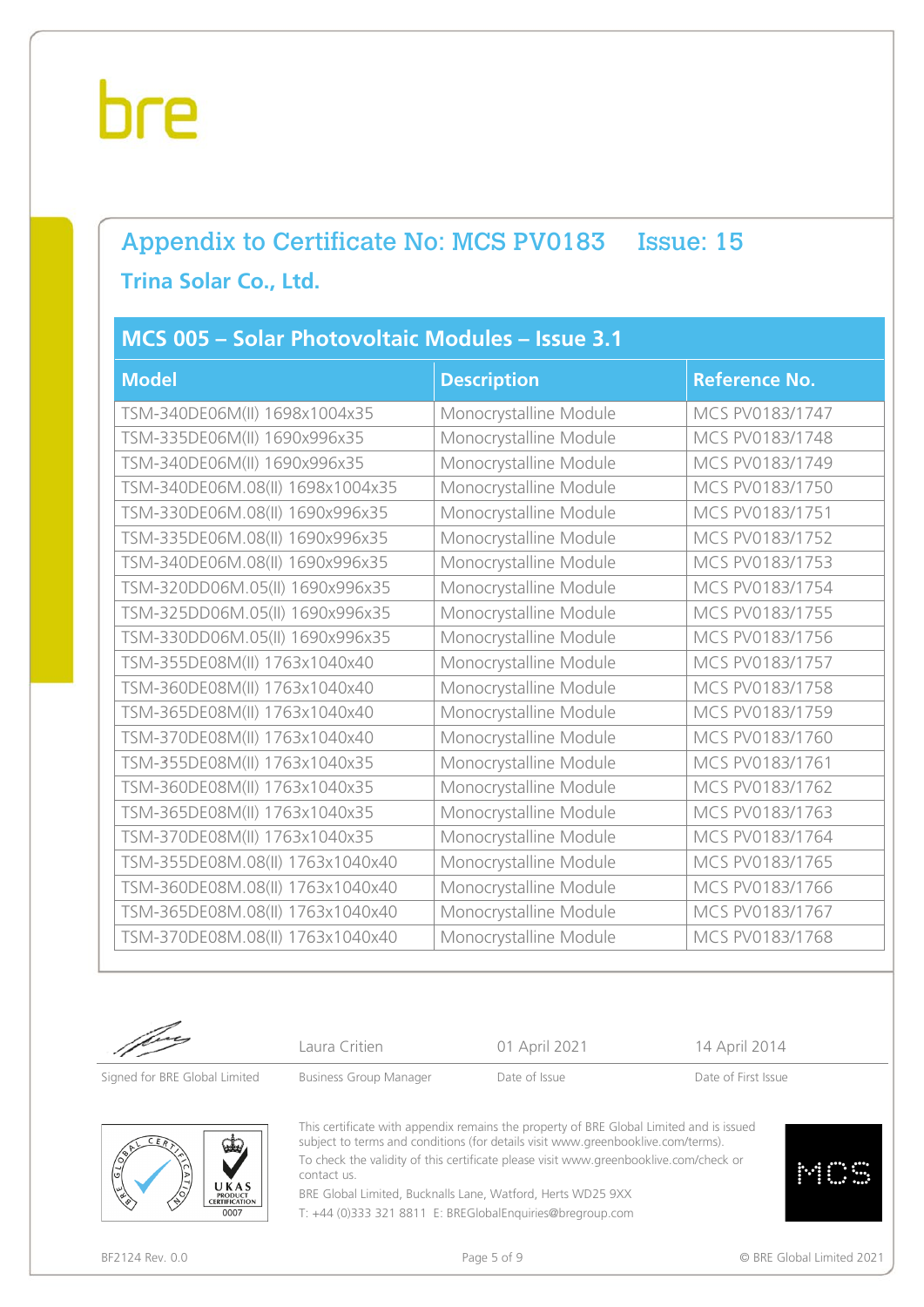## Appendix to Certificate No: MCS PV0183 Issue: 15 **Trina Solar Co., Ltd.**

#### **MCS 005 – Solar Photovoltaic Modules – Issue 3.1**

| <b>Model</b>                     | <b>Description</b>     | <b>Reference No.</b> |
|----------------------------------|------------------------|----------------------|
| TSM-355DE08M.08(II) 1763x1040x35 | Monocrystalline Module | MCS PV0183/1769      |
| TSM-360DE08M.08(II) 1763x1040x35 | Monocrystalline Module | MCS PV0183/1770      |
| TSM-365DE08M.08(II) 1763x1040x35 | Monocrystalline Module | MCS PV0183/1771      |
| TSM-370DE08M.08(II) 1763x1040x35 | Monocrystalline Module | MCS PV0183/1772      |
| TSM-375DE08M.08(II) 1763x1040x35 | Monocrystalline Module | MCS PV0183/1773      |
| TSM-375DE08M(II) 1763x1040x35    | Monocrystalline Module | MCS PV0183/1774      |
| TSM-380DE08M(II) 1763x1040x35    | Monocrystalline Module | MCS PV0183/1775      |
| TSM-380DE08M.08(II) 1763x1040x35 | Monocrystalline Module | MCS PV0183/1776      |
| TSM-375DE08M(II) 1763x1040x40    | Monocrystalline Module | MCS PV0183/1777      |
| TSM-380DE08M(II) 1763x1040x40    | Monocrystalline Module | MCS PV0183/1778      |
| TSM-375DE08M.08(II) 1763x1040x40 | Monocrystalline Module | MCS PV0183/1779      |
| TSM-380DE08M.08(II) 1763x1040x40 | Monocrystalline Module | MCS PV0183/1780      |
| TSM-440DE17M(II) 2102x1040x40    | Monocrystalline Module | MCS PV0183/1781      |
| TSM-445DE17M(II) 2102x1040x40    | Monocrystalline Module | MCS PV0183/1782      |
| TSM-450DE17M(II) 2102x1040x40    | Monocrystalline Module | MCS PV0183/1783      |
| TSM-455DE17M(II) 2102x1040x40    | Monocrystalline Module | MCS PV0183/1784      |
| TSM-460DE17M(II) 2102x1040x40    | Monocrystalline Module | MCS PV0183/1785      |
| TSM-440DE17M(II) 2102x1040x35    | Monocrystalline Module | MCS PV0183/1786      |
| TSM-445DE17M(II) 2102x1040x35    | Monocrystalline Module | MCS PV0183/1787      |
| TSM-450DE17M(II) 2102x1040x35    | Monocrystalline Module | MCS PV0183/1788      |
| TSM-455DE17M(II) 2102x1040x35    | Monocrystalline Module | MCS PV0183/1789      |
| TSM-460DE17M(II) 2102x1040x35    | Monocrystalline Module | MCS PV0183/1790      |

Laura Critien **14 April 2014** 01 April 2021 14 April 2014





This certificate with appendix remains the property of BRE Global Limited and is issued subject to terms and conditions (for details visi[t www.greenbooklive.com/terms\).](http://www.greenbooklive.com/terms) To check the validity of this certificate please visi[t www.greenbooklive.com/check](http://www.greenbooklive.com/check) or contact us.

BRE Global Limited, Bucknalls Lane, Watford, Herts WD25 9XX T: +44 (0)333 321 8811 E: BREGlobalEnquiries@bregroup.com

BF2124 Rev. 0.0 **Details and Secure 2021** Page 6 of 9 **Page 6 of 9 COVID-10** COVID-10 **Page 6 of 9** COVID-10 **COVID-10 COVID-10 COVID-10 COVID-10 COVID-10 COVID-10 COVID-10 COVID-10 COVID-10 COVID-10 CO**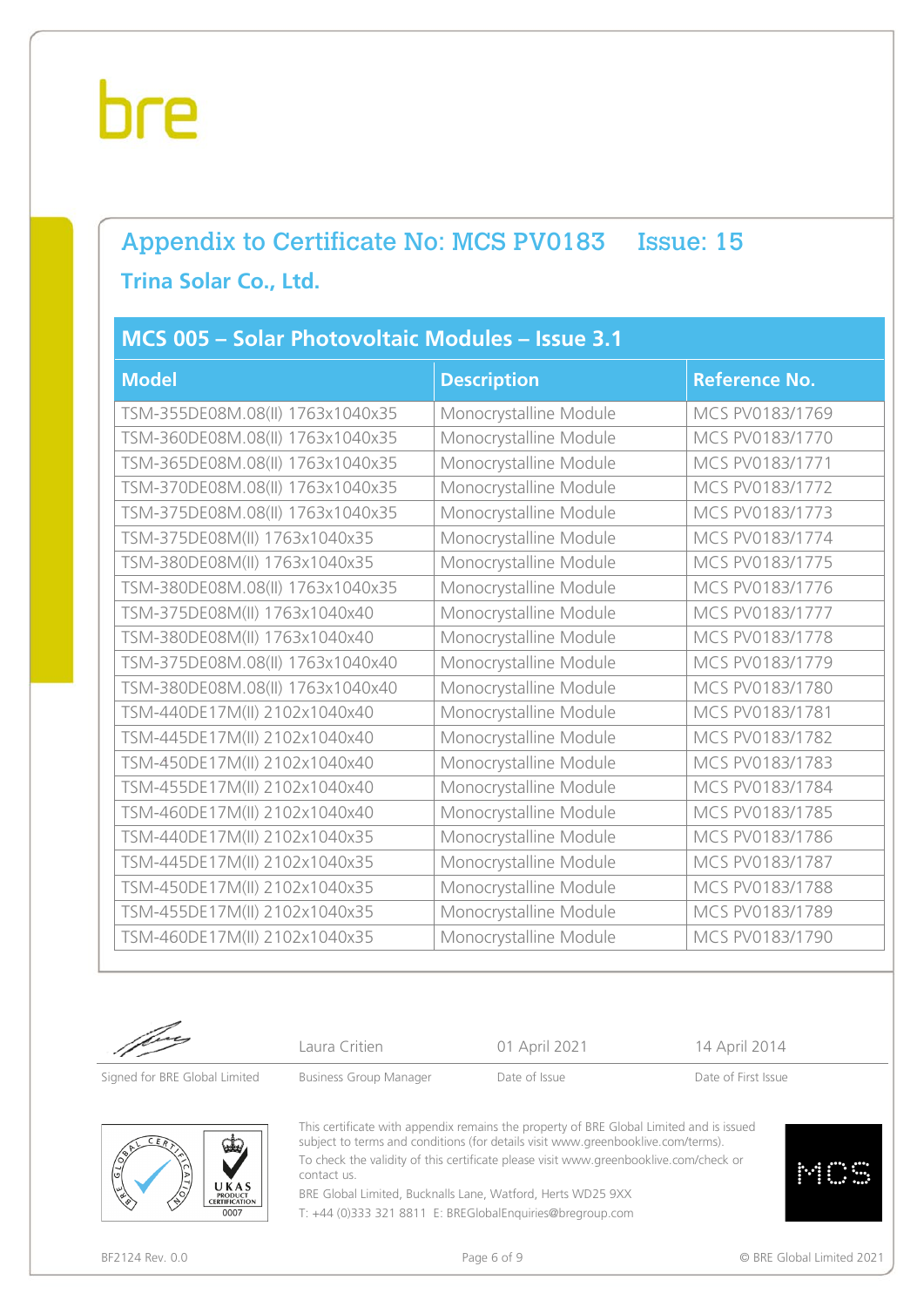## Appendix to Certificate No: MCS PV0183 Issue: 15 **Trina Solar Co., Ltd.**

#### **MCS 005 – Solar Photovoltaic Modules – Issue 3.1**

| <b>Model</b>                      | <b>Description</b>     | <b>Reference No.</b> |
|-----------------------------------|------------------------|----------------------|
| TSM-345DE06M.08(II) 1690x996x35   | Monocrystalline Module | MCS PV0183/1791      |
| TSM-345DE06M.08(II) 1698x1004x35  | Monocrystalline Module | MCS PV0183/1792      |
| TSM-335DD06M.05(II) 1690x996x35   | Monocrystalline Module | MCS PV0183/1793      |
| TSM-340DD06M.05(II) 1690x996x35   | Monocrystalline Module | MCS PV0183/1794      |
| TSM-335DD06M.05(II) 1698x1004x35  | Monocrystalline Module | MCS PV0183/1795      |
| TSM-340DD06M.05(II) 1698x1004x35  | Monocrystalline Module | MCS PV0183/1796      |
| TSM-345DE06M(II) 1690x996x35      | Monocrystalline Module | MCS PV0183/1797      |
| TSM-345DE06M(II) 1698x1004x35     | Monocrystalline Module | MCS PV0183/1798      |
| TSM-355DEG8MC.20(II) 1773x1046x30 | Monocrystalline Module | MCS PV0183/1799      |
| TSM-360DEG8MC.20(II) 1773x1046x30 | Monocrystalline Module | MCS PV0183/1800      |
| TSM-365DEG8MC.20(II) 1773x1046x30 | Monocrystalline Module | MCS PV0183/1801      |
| TSM-370DEG8MC.20(II) 1773x1046x30 | Monocrystalline Module | MCS PV0183/1802      |
| TSM-375DEG8MC.20(II) 1773x1046x30 | Monocrystalline Module | MCS PV0183/1803      |
| TSM-380DEG8MC.20(II) 1773x1046x30 | Monocrystalline Module | MCS PV0183/1804      |
| TSM-380DE09.08 1754x1096x40       | Monocrystalline Module | MCS PV0183/1805      |
| TSM-385DE09.08 1754x1096x40       | Monocrystalline Module | MCS PV0183/1806      |
| TSM-390DE09.08 1754x1096x40       | Monocrystalline Module | MCS PV0183/1807      |
| TSM-395DE09.08 1754x1096x40       | Monocrystalline Module | MCS PV0183/1808      |
| TSM-400DE09.08 1754x1096x40       | Monocrystalline Module | MCS PV0183/1809      |
| TSM-405DE09.08 1754x1096x40       | Monocrystalline Module | MCS PV0183/1810      |
| TSM-380DE09.08 1754x1096x35       | Monocrystalline Module | MCS PV0183/1811      |
| TSM-385DE09.08 1754x1096x35       | Monocrystalline Module | MCS PV0183/1812      |

Laura Critien **14 April 2014** 01 April 2021 14 April 2014

Signed for BRE Global Limited Business Group Manager Date of Issue Date of Pirst Issue



This certificate with appendix remains the property of BRE Global Limited and is issued subject to terms and conditions (for details visi[t www.greenbooklive.com/terms\).](http://www.greenbooklive.com/terms) To check the validity of this certificate please visi[t www.greenbooklive.com/check](http://www.greenbooklive.com/check) or contact us.

BRE Global Limited, Bucknalls Lane, Watford, Herts WD25 9XX T: +44 (0)333 321 8811 E: BREGlobalEnquiries@bregroup.com

BF2124 Rev. 0.0 **Details and Secure 2021** Page 7 of 9 **Page 7 of 9 COVID-100 Page 7 of 9 COVID-100 Page 7 of 9 COVID-100 Page 7 of 9 COVID-100 Page 7 of 9 COVID-100 Page 7 of 9 COVID-100 Page 7 of 9 COVID-100 Page 7 Of 9 C**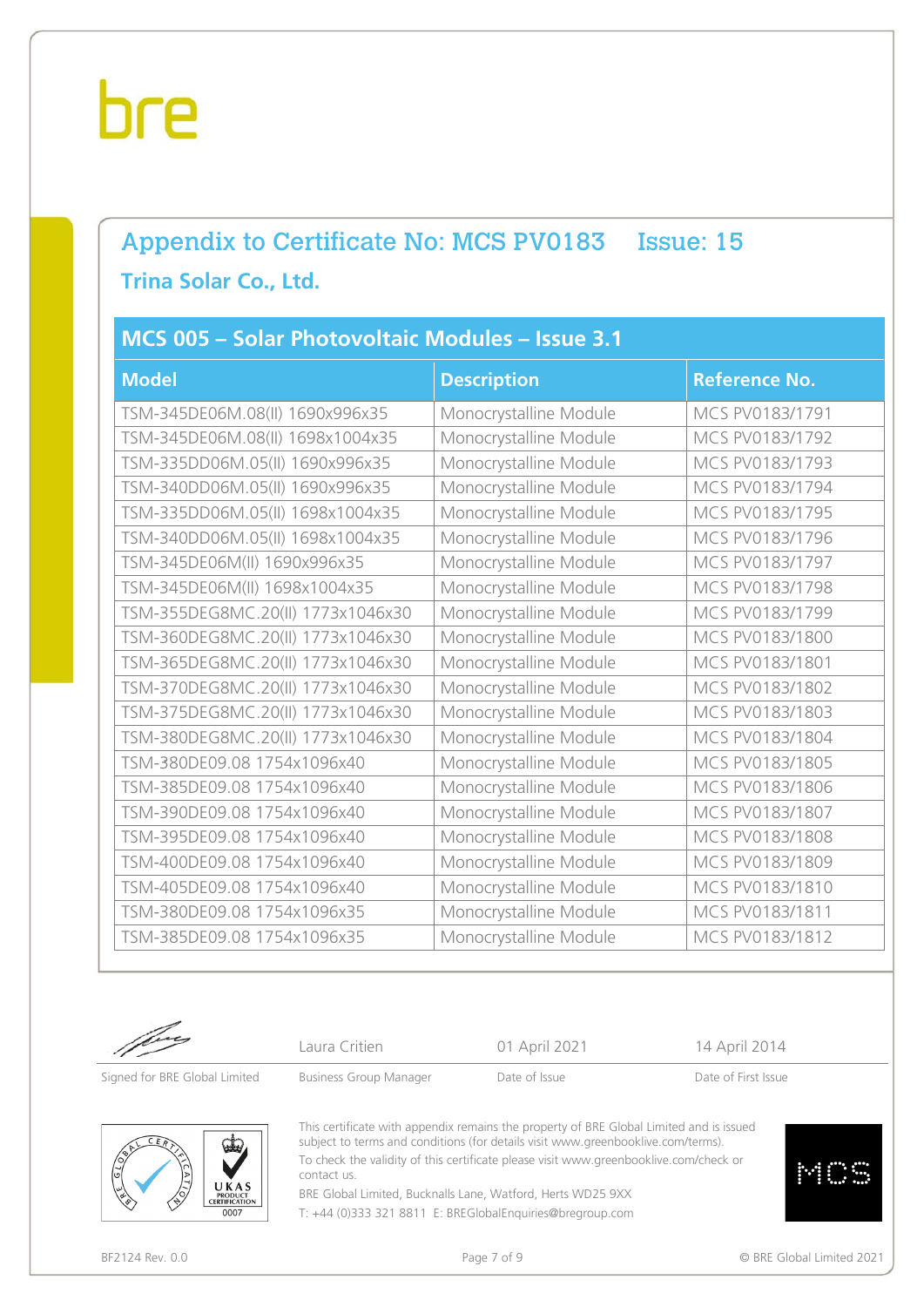## Appendix to Certificate No: MCS PV0183 Issue: 15 **Trina Solar Co., Ltd.**

#### **MCS 005 – Solar Photovoltaic Modules – Issue 3.1**

| <b>Model</b>                | <b>Description</b>     | <b>Reference No.</b> |
|-----------------------------|------------------------|----------------------|
| TSM-390DE09.08 1754x1096x35 | Monocrystalline Module | MCS PV0183/1813      |
| TSM-395DE09.08 1754x1096x35 | Monocrystalline Module | MCS PV0183/1814      |
| TSM-400DE09.08 1754x1096x35 | Monocrystalline Module | MCS PV0183/1815      |
| TSM-405DE09.08 1754x1096x35 | Monocrystalline Module | MCS PV0183/1816      |
| TSM-380DE09.08 1754x1096x30 | Monocrystalline Module | MCS PV0183/1817      |
| TSM-385DE09.08 1754x1096x30 | Monocrystalline Module | MCS PV0183/1818      |
| TSM-390DE09.08 1754x1096x30 | Monocrystalline Module | MCS PV0183/1819      |
| TSM-395DE09.08 1754x1096x30 | Monocrystalline Module | MCS PV0183/1820      |
| TSM-400DE09.08 1754x1096x30 | Monocrystalline Module | MCS PV0183/1821      |
| TSM-405DE09.08 1754x1096x30 | Monocrystalline Module | MCS PV0183/1822      |
| TSM-380DE09.05 1754x1096x40 | Monocrystalline Module | MCS PV0183/1823      |
| TSM-385DE09.05 1754x1096x40 | Monocrystalline Module | MCS PV0183/1824      |
| TSM-390DE09.05 1754x1096x40 | Monocrystalline Module | MCS PV0183/1825      |
| TSM-395DE09.05 1754x1096x40 | Monocrystalline Module | MCS PV0183/1826      |
| TSM-400DE09.05 1754x1096x40 | Monocrystalline Module | MCS PV0183/1827      |
| TSM-405DE09.05 1754x1096x40 | Monocrystalline Module | MCS PV0183/1828      |
| TSM-380DE09.05 1754x1096x35 | Monocrystalline Module | MCS PV0183/1829      |
| TSM-385DE09.05 1754x1096x35 | Monocrystalline Module | MCS PV0183/1830      |
| TSM-390DE09.05 1754x1096x35 | Monocrystalline Module | MCS PV0183/1831      |
| TSM-395DE09.05 1754x1096x35 | Monocrystalline Module | MCS PV0183/1832      |
| TSM-400DE09.05 1754x1096x35 | Monocrystalline Module | MCS PV0183/1833      |
| TSM-405DE09.05 1754x1096x35 | Monocrystalline Module | MCS PV0183/1834      |

Laura Critien **14 April 2014** 01 April 2021 14 April 2014

Signed for BRE Global Limited Business Group Manager Date of Issue Date of Pirst Issue



This certificate with appendix remains the property of BRE Global Limited and is issued subject to terms and conditions (for details visi[t www.greenbooklive.com/terms\).](http://www.greenbooklive.com/terms) To check the validity of this certificate please visi[t www.greenbooklive.com/check](http://www.greenbooklive.com/check) or contact us.

BRE Global Limited, Bucknalls Lane, Watford, Herts WD25 9XX T: +44 (0)333 321 8811 E: BREGlobalEnquiries@bregroup.com

BF2124 Rev. 0.0 **Details and Secure 2021** Page 8 of 9 **Page 8 of 9 COVID-100 Page 8 of 9 COVID-100 Page 8 of 9 COVID-100 Page 8 of 9 COVID-100 Page 8 of 9 COVID-100 Page 8 of 9 COVID-100 Page 8 of 9 COVID-100 Page 8 Of 9 C**